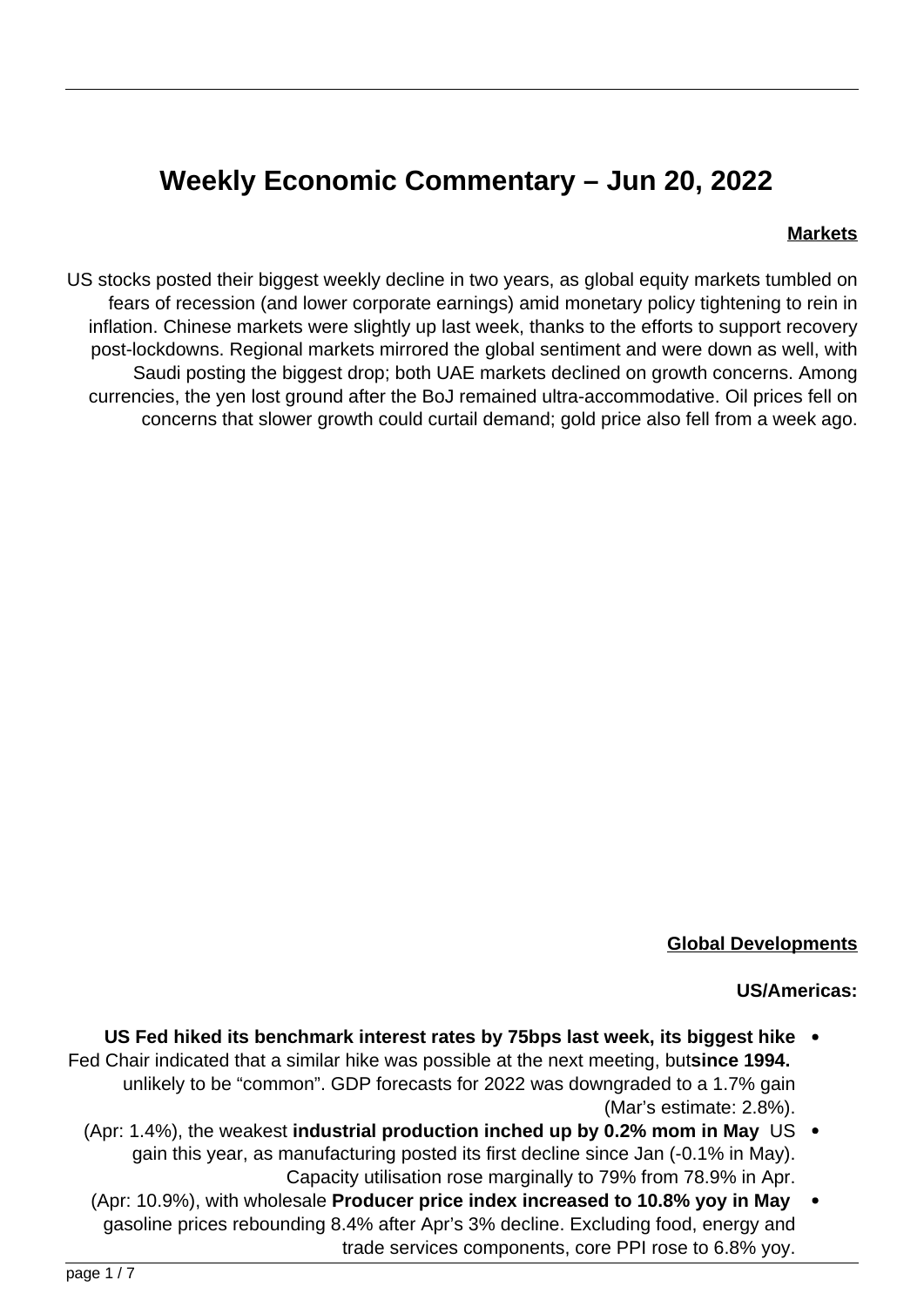- **(May: 2.6), turning Philadelphia Fed manufacturing index declined to -3.3 in Jun** negative for the first time in 2 years. New orders index slipped to -12.4 in Jun (May: +22.1) while producers 6-month outlook, at -6.8, sank to the lowest since Feb 2008.
- by 0.3% mom in May (Apr: 0.7%), **Retail sales in the US unexpectedly edged down** . the first decline this year, and raising fears of a recession. Auto sales posted the biggest decline (-4%) while sales at electronic stores and non-store retailers fell (by 1.3% and 1% respectively).
- by 7% mom to 1.695 mn in May, the lowest level since **Building permits in the US fell** by 14.4% mom to 1.549mn, a 13-month low. Housing starts plunged Sep 2021. by 55bps to a 13 and a half year high of 30-year fixed rate mortgage ticked upThe 5.78% last week.
- , down from an <sup>th</sup> Initial jobless claims stood at 229k in the week ended June 10 upwardly revised 232k a week ago, taking the 4-week average higher to by 3k to 1.312mn in the week ending Jun**Continuing jobless claims inched up** 218.5k. .<sup>rd</sup>3

### **Europe:**

- Approximating from **Industrial production in the eurozone grew by 0.4% mom in Apr** Mar's 1.4% mom drop, though registered a decline of 2% in year-on-year terms (the biggest fall since Oct 2020).
- to EUR 32.4 bn in Apr, almost doubling from Trade deficit in the eurozone widened eurozone posted its first current the EUR 16.4 bn reported in Mar. Separately, : the reading stood at a deficit of EUR 1.57bn, account deficit in a decade in Mar thanks to a small trade deficit and an outflow of secondary incomes, and following Feb's EUR 15.73 bn surplus.
	- , slowing slightly from Wholesale price index in Germany eased to 22.9% in May Apr's record-high 23.8%, pushed up by prices of raw materials, energy and food.
	- **ZEW survey showed an improvement in the current economic situation in The Economic sentiment**, with the reading up 8.9 points to -27.6 in Jun. Germany , to -28 in Jun from -34.4 the month before. For the eurozone, indicator also climbed economic sentiment rose by 1.5 points to -28 while the situation indicator was up 8.6 points to  $-26.4$ .
- **(Mar: EUR 18.7bn; German current account surplus narrowed to EUR 7.4bn in Apr**  $\bullet$ Apr 2021: EUR 23bn), largely as the services account posted a deficit of EUR 0.7bn.
- three MPC members **Bank of England raised interest rates by 25bps to 1.25%** The who called for a 50bps hike were outvoted.
	- , following a 0.1% drop in Mar, led by a 0.3% UK GDP shrank by 0.3% mom in Apr  $\cdot$ contraction in the services sector; construction also fell by 0.4%.
	- , down by consecutive month in Apr <sup>rd</sup>Industrial production in the UK fell for a 3 0.6% mom (Mar: -0.2%), with manufacturing declining by a larger 1% (Mar: -0.2%).
- from 3.7% Unemployment rate in the UK inched up to 3.8% in the 3 months to Apr  $\bullet$ in the 3 Average earnings including bonus increased by 6.8% in the previous month. months to Apr, but with prices rising at a much faster pace than wages living standards are falling.
- **Swiss central bank raised its policy interest rate for the first time since Sep** The to -0.25% from, though remaining in negative territory,, increasing its rate by 50bps2007 -0.75%. This move was "aimed at preventing inflation from spreading more broadly".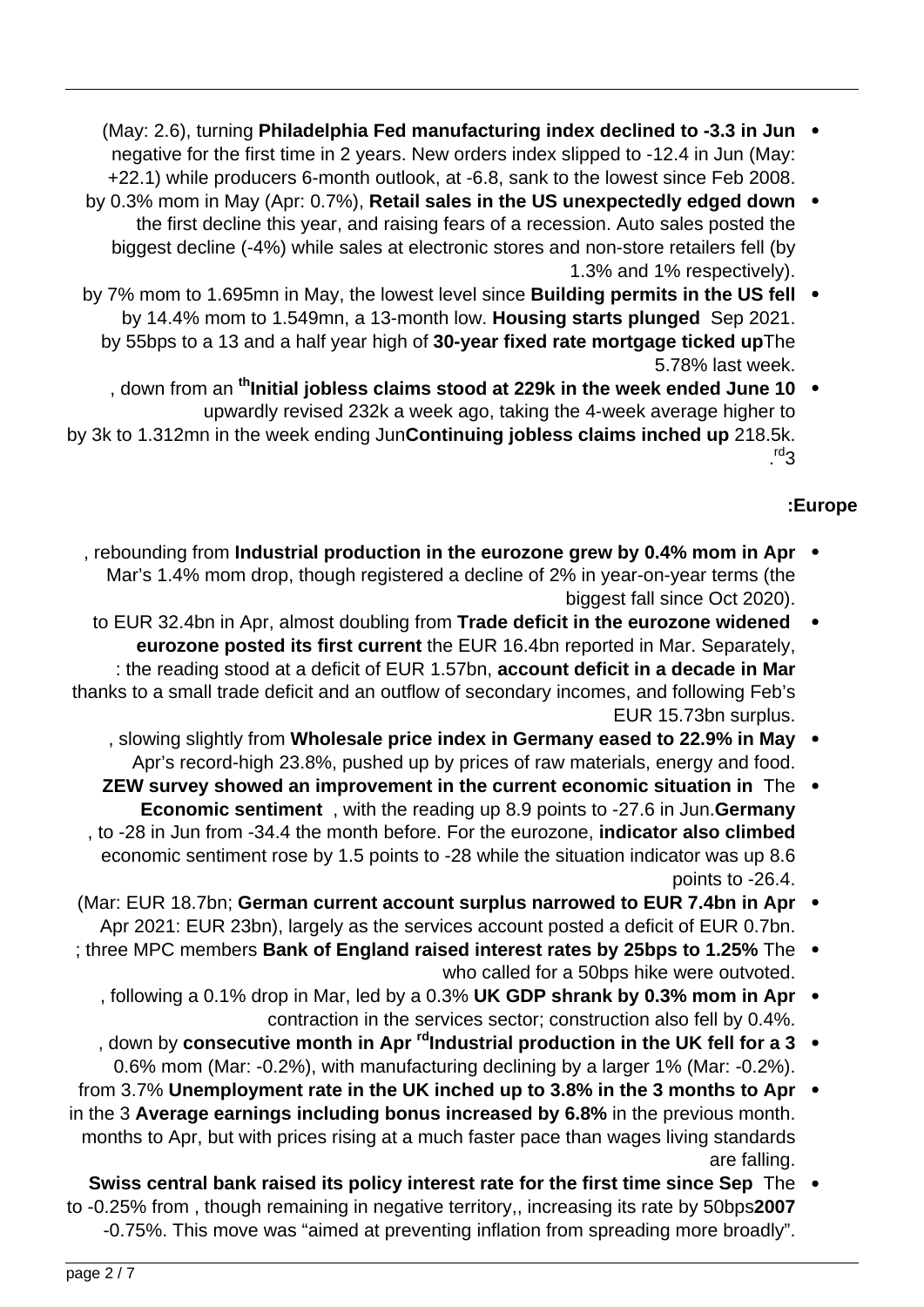The central bank also raised its inflation forecast to 2.8% this year (from 2.1% estimated in Mar).

## **Asia Pacific**

- mathor induction resource in turnstrial industrial production rebounded in May  $\bullet$ Fixed asset investment grew by 6.2% yoy 0.7% in May following a 2.9% drop in Apr. , falling by 6.7% in May after Retail sales improved (Jan-Apr: 6.8%). in Jan-May recording a 11.1% decline the month before.
- -(Jan-Apr: 20.5%); inflows into the high-FDI into China grew by 17.3% yoy in Jan-May  $\bullet$ ech industries surged by 42.7% yoy.
- Bank of Japan left interest rate unchanged, in contrast to all other major The and pledged to guide the 10Y government bond yield central banks that met last week around 0%. The BoJ also expects to keep borrowing costs at "present or lower" levels.
	- by 1.5% mom and 4.9% yoy in Apr (Mar: 0.3%): Industrial production in Japan fell this was the first mom drop since Jan.
	- **by 19% yoy in Apr (Mar: 7.6%). In Machinery orders in Japan unexpectedly surged** business investment also grew at the mom terms, orders were up by 10.8%, and , in spite of supply chain disruptions and a weak yen.fastest pace in 18 months
	- (Apr: 12.5%) but were outpaced by Japan's exports grew by 15.8% yoy in May imports which grew by 48.9% (thanks to high commodity prices and a weakening biggest deficit to JPY 2384.7bn (Apr: JPY 842.8bn) - the Trade deficit widenedyen).  **2014. Jan since**
		- India's consumer price inflation eased to 7.04% yoy in May from Apr's 8-year consecutive <sup>th</sup>of 7.79%, remaining above the RBI's target range (2-6%) for the 5 **high** month. Food prices remained high (7.84%) but other sectors also reported increases including transportation and communication  $(9.54%)$  and clothing  $(8.53%)$ .

Bottom line: Last week, rate hikes were announced by major developed nations' central **banks: Swiss National Bank (50bps); the Fed (75bps); Bank of England (25bps); the** National Bank of Hungary (50bps). The Bank of Japan remains the only major central bank with an ultra-accommodative policy stance, citing the current cost-push inflation as temporary, even as core CPI rose 2.1% yoy in Apr (exceeding the BoJ's target). More is important given its than the rate hikes, the unwinding of central bank balance sheets -more direct impact on market liquidity. The ECB pledged to create a "new anti fragmentation instrument" to tackle fears of a widening gap in the cost of borrowing between stable and more vulnerable nations (and a looming debt crisis). This week's preliminary PMI readings will be ones to watch: will higher borrowing costs have affected business sentiment? Both US and Europe readings have been in the expansionary territory (50+) all this year (vs. China's Covid struggles and sub-50 readings during **.(lockdowns**

#### **Regional Developments**

ara Changed 17 of the 22 ministers, with cabinet reshuffle's King, in aBahrain  $\bullet$ appointments including 4 female ministers. Appointments included the deputy PM, ministers for oil and environment, industry and commerce as well as tourism among .others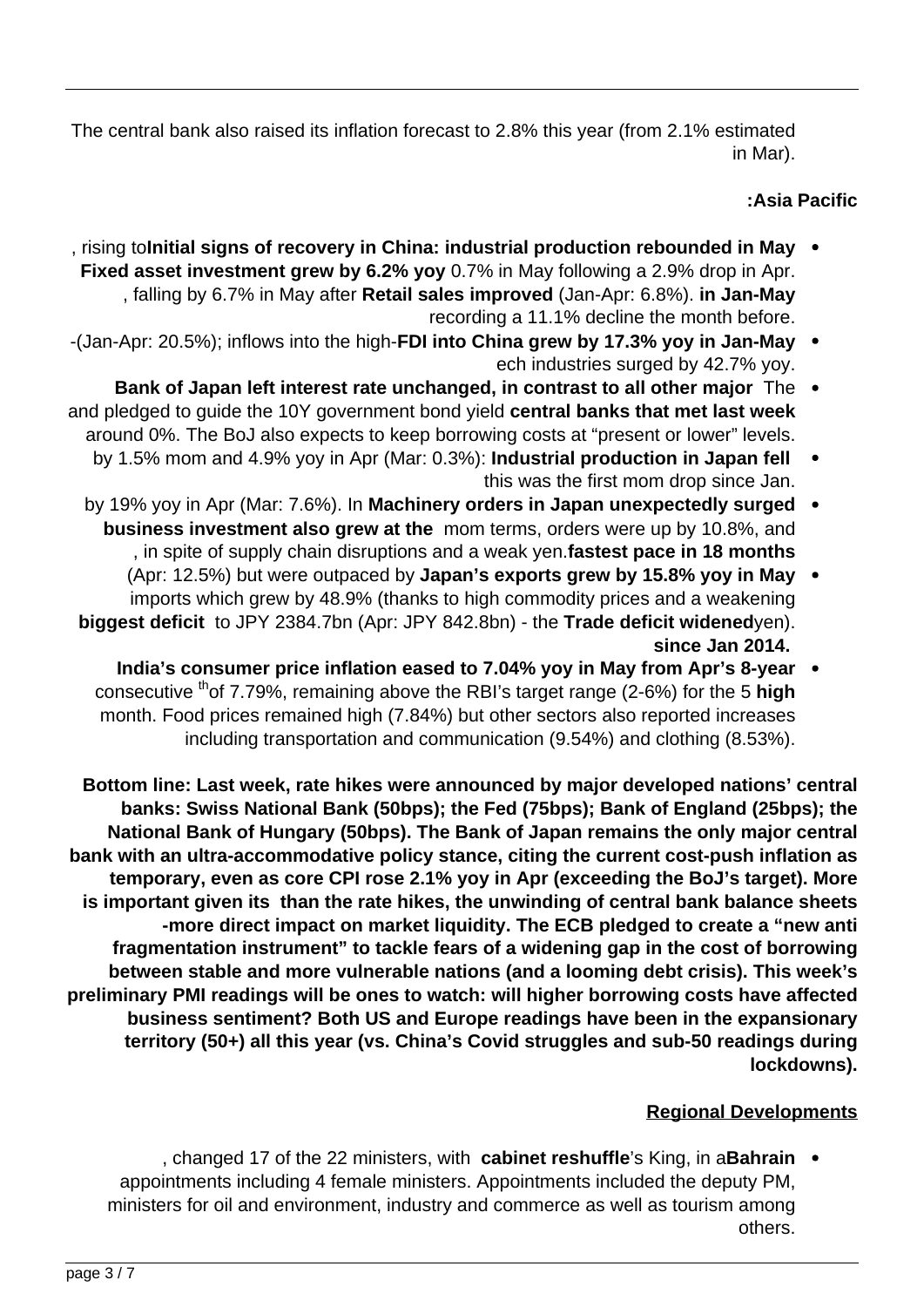- already listed on the Bahrain stock Aluminum Bahrain, Bloomberg reported that . , either by end of this considering a second listing on Saudi Tadawul Exchange, was year or early 2023. However, in a Bourse filing, the company stated that "takes its -disclosure obligations very seriously" and will make statements based "on well established facts and not on speculation".
- higher oil and wheat prices would cost an 's finance minister revealed that Egypt butting further strain on the budget amid pressure**additional USD 7.2bn and USD 3bn** on the EGP.
- & liquefied petroleum gas ( LNG Suez Canal extended rebates on canal tolls for The . **until end-2022.** from July carriers)LPG
	- Iran's currency fell to a record low of 332,000 to the dollar last Sunday (12 . amid uncertainty about the nuclear deal and sanctions but recovered slightly **Jun)** following a dollar injection into the market.
- 's oil minister stressed the country's commitment to the OPEC+ agreement and **Iraq** oil exports ceiling will reach 3.8mn barrels per day (bpd) in Jun and disclosed that **.Jul in bpd3.85**
- **Iraq has begun setting up** In a bid to alleviate the electricity shortage during summer, The country also has supply electricity interconnection stations with Saudi Arabia. agreements with Turkey, Jordan and other GCC nations.
	- , according to the Central Kuwait awarded 235 tenders worth USD 5.9bn last year Agency for Public Tenders; the ministry of electricity, water and renewable energy accounted for the largest share, awarding 50 contracts worth USD 353.7mn.
- **Lebanon is gearing up to sign a "final" agreement on gas imports from Egypt on** reported Reuters, citing the former's energy ministry. If the deal goes, <sup>st</sup> June 21 through, it could increase the nation's power supply to up to 10 hours a day.
- The IMF expects Oman to grow by 4.5% this year and record a budget surplus of thanks to higher oil prices and the slew of fiscal reforms. It expects central **5.5%** government debt to shrink to 45% of GDP this year (2021: 63% of GDP).
- : this would The Oman Investment Authority revealed plans to exit 6 national assets include listing at the Muscat Stock Exchange two assets of the state energy company OQ and a manufacturing asset. The OIA also plans full and partial exits from a "number" of Omran (Oman Tourism Development Company) hotels and resorts as well as two projects of Asyad (an integrated logistics service provider).
	- **Qatar expects to handle 34-36 mn passengers at the Hamad International Airport** During the World Cup (which runs mid-Nov to mid-Dec), an estimated this year. 3.5-4.1 mn passengers will pass through in Nov and 3.4-4.7 mn are expected in Dec.
- will offer 1000 "Bedouin style" tents in , which has fewer than 30k hotel rooms, Qatar , of which 200 will be luxurious. In addition, non-hotel the desert during the World Cup accommodation has been boosted and two cruise ships moored in Doha will also support overnight lodging.
- **Qatar Energy signed an agreement with Eni on the North Field East expansion** close on the footsteps of a deal with TotalEnergies announced earlier this month. **China's oil firms are in discussions with Qatar about Reuters reported that** -, in addition to buying the fuel under long-investing in the North Field East expansion erm contracts. Qatar was China's largest LNG supplier after Australia in Jan-May 2022.
- report, energy (Arab Petroleum Investments Corporation) APICORP According to an ; this will beinvestments in the MENA region will grow by 9% to USD 879bn by 2026 led by Saudi, Iraq, Egypt and the UAE.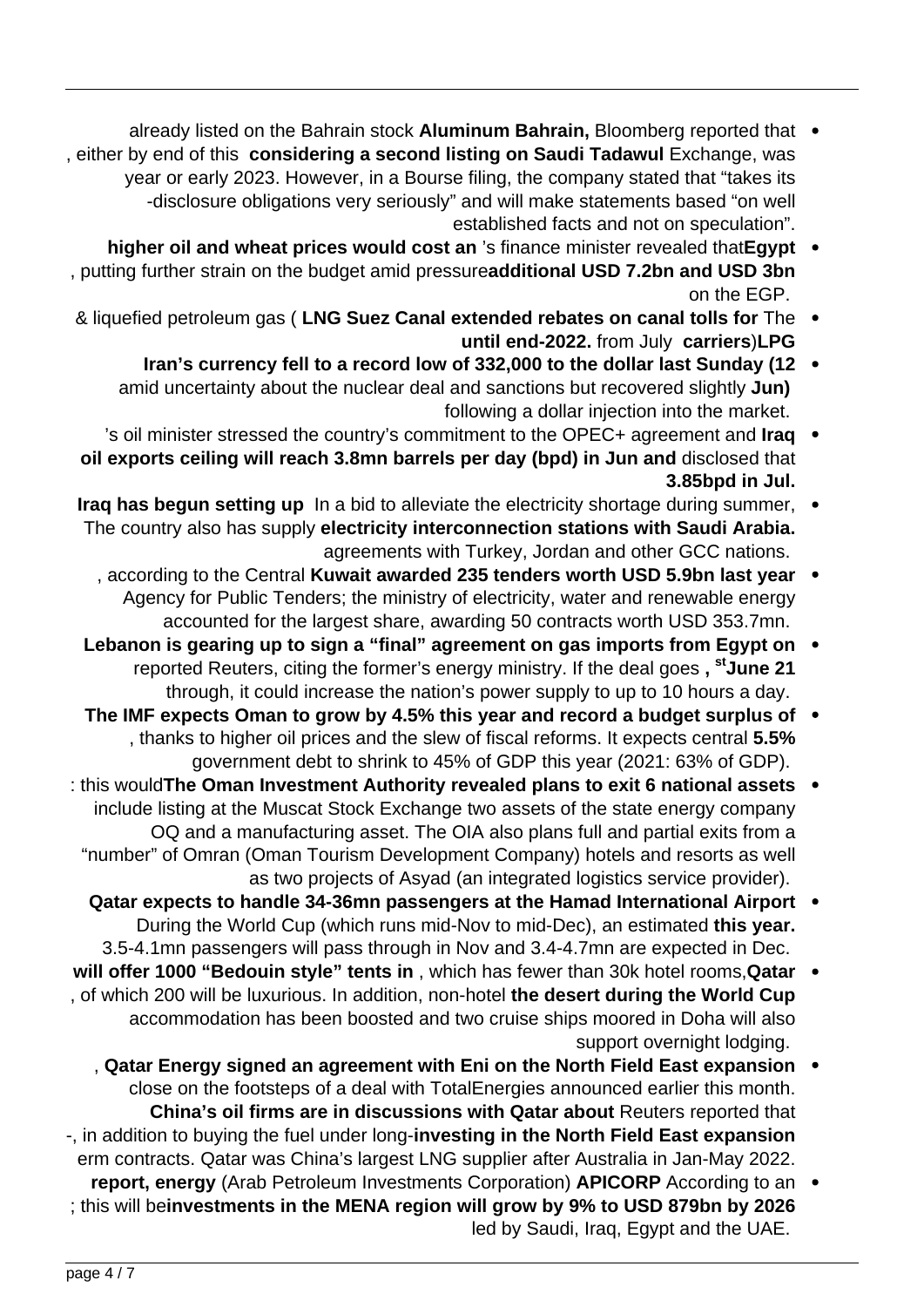**b** GCC central banks raised its benchmark interest rates, following the Fed's 75bps • **hightary Chical andaby the UAE** increased its key rates by 75 bps (though rate hike Qatar's lending rate and UAE's rate applicable to borrowing short-term liquidity by only 50bps); Kuwait raised its discount rate by 25bps to 2.25% and Saudi raised repo and reverse repo rates only by 50bps.



- thanks to deceleration in **Consumer price inflation in Saudi Arabia eased in May** miscellaneous goods, transport as well as clothing and footwear prices; transport category has benefitted partly from the cap on petrol prices. Overall, inflation has averaged just 1.9% this year.
	- **Wholesale prices in Saudi Arabia posted a double-digit increase for the** , up by 10.2% yoy and averaging 11.4% in 2022. straight month in May<sup>th</sup>14
- with a length of NEOM awarded two contracts for "The Line", to build two tunnels . 28km for high-speed transportation and freight services.
- in line with WTO rules, with an Saudi Arabia will increase levies on 99 commodities, aim to promote domestic industries and products. The increase of rates on 575 commodities two years ago resulted in an increase in investments in related factories (by  $2\%$  to SAR 374bn).
	- **Saudi Aramco is planning to merge its two energy trading units ahead of a** Motiva Trading will be absorbed by Aramco Trading Co to allow for **potential IPO:** simplified financial reporting.
- **deal with DP World to create a new smart Ports Authority signed a SAR 500mn Saudi** When completed, the park will be able to handle 250,000 **logistics park in Jeddah.** TEUs containers with a warehouse area of over 100,000 square meters.
	- **boost manabiat manabiat manabia Saudi Arabia has been given a SAR 300mn boost** inancing program by the state-owned tourism fund and Arab National Bank will support SMEs with financing, with initial approval coming within 48 hours of submitting the application. The loans need to be repaid within a period of up to 5 years.
- **NEOM** subsidiary ENOWA signed an agreement to develop a desalination plant in powered by 100% renewable energy: when completed in 2025, the plant is **OXAGON**, expected to have a production capacity of 500k cubic meters of desalinated water per day  $(-30\%$  of total water demand in NEOM).
- including the mask Saudi Arabia has lifted all Covid19 related protective measures mandate; the latter however still stands in the Grand Mosque and the Prophet's Mosque.



**2022 • UAE's federal government will increase spending by AED 1.23bn in the 2022** , revealed the Federal National Council; amount will come from the federal **budget** government's general reserves. Revenues are estimated to rise by AED 374.98 mn.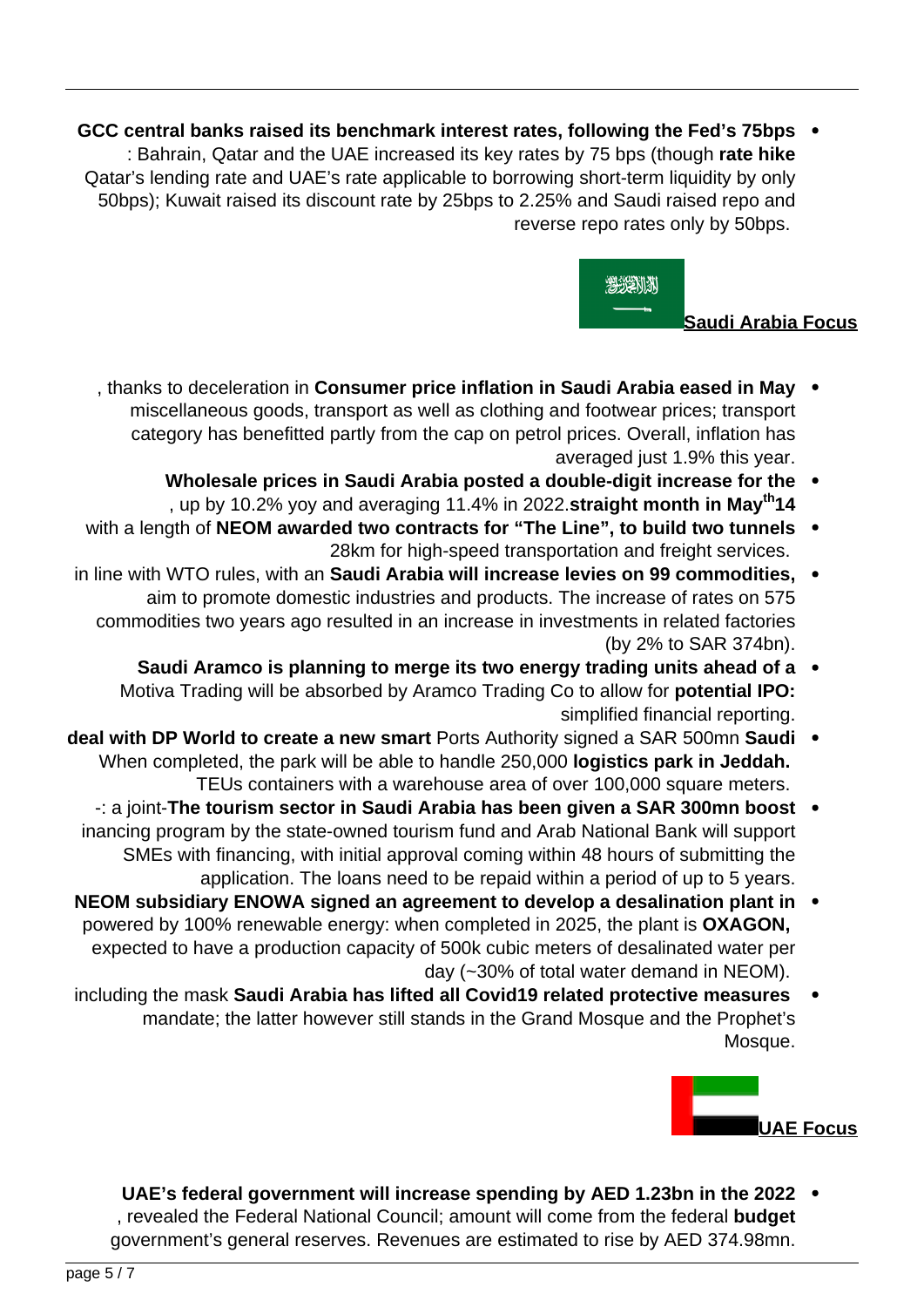- **CLIMATE:** UAE's President pledged an additional USD 50bn investment to scale up climate action across the globe.
- , according to the FCSA. Prices Inflation in the UAE increased to 3.35% yoy in Q1 rose across transportation (22%), restaurants and hotels (6.87%), food and soft drinks  $(5.4\%)$  and tobacco  $(4.07\%)$  among others.
- with a target value of AED 1.5 bnsecond auction of UAE's federal treasury bonds The . (USD 408mn) will be held today (June 20).
	- Abu Dhabi Securities Exchange expects to exceed the number of This year the . . The exchange has a "good pipeline" of IPOs and disclosed that itlistings in 2021 plans to add more single-stock futures on its derivatives market, introduce 3-5 futures and launch a tradeable version of the FTSE FADX 15 Index.
		- implement its pension plan for expatriates in Dubai Dubai government will government entities starting July 1st.
- **by 28% Export and re-exports of Dubai Chamber of Commerce members increased** to AED 23bn (USD 6.26bn) in May: this was the highest reported value since Aug 2018. In Jan-May, this grew by 16% to AED 104.3 bn.
	- **Bilateral non-oil trade between UAE and Germany exceeded AED 478bn between** . Last year, bilateral trade grew by 12% yoy to AED 35.3bn. 2012-2021
- **UAE** announced a four-month suspension in exports and re-exports of wheat and however, exports of wheat from India for domestic wheat flour originating from India: consumption has been approved.
	- a Shariah compliant crypto assets trading **Bahrain-based Coinmena** . to operate in Dubai. received a provisional virtual assets licenseplatform,
- **Kiable Chicago in Base Theory NWTN plans to set up a manufacturing base in Kizad :** the first phase, to be completed in  $Q4$  2022, will have 24000 square meters of manufacturing, testing, inventory and storage space with an annual capacity of 5000 to 10000 units.

#### **Media Review**

#### **People's inflation expectations are rising**

-https://www.economist.com/finance-and-economics/2022/06/19/peoples-inflation-expectations are-rising-and-will-be-hard-to-bring-down

# **Central banks and markets share a secular awakening**

https://www.ft.com/content/77665e8d-e3bb-4fc7-8547-b368c8b90f47

#### **Iran, Russia cargo to India via a new trade corridor**

-https://www.business-standard.com/article/economy-policy/iran-starts-transfer-of-russian-goods to-india-by-using-new-trade-corridor-122061200652 1.html

#### 'There's So Much Fear': Crypto Winter Descends on Traders

-https://www.bloomberg.com/news/articles/2022-06-17/crypto-winter-is-here-there-s-so-much fear-as-bitcoin-plunges